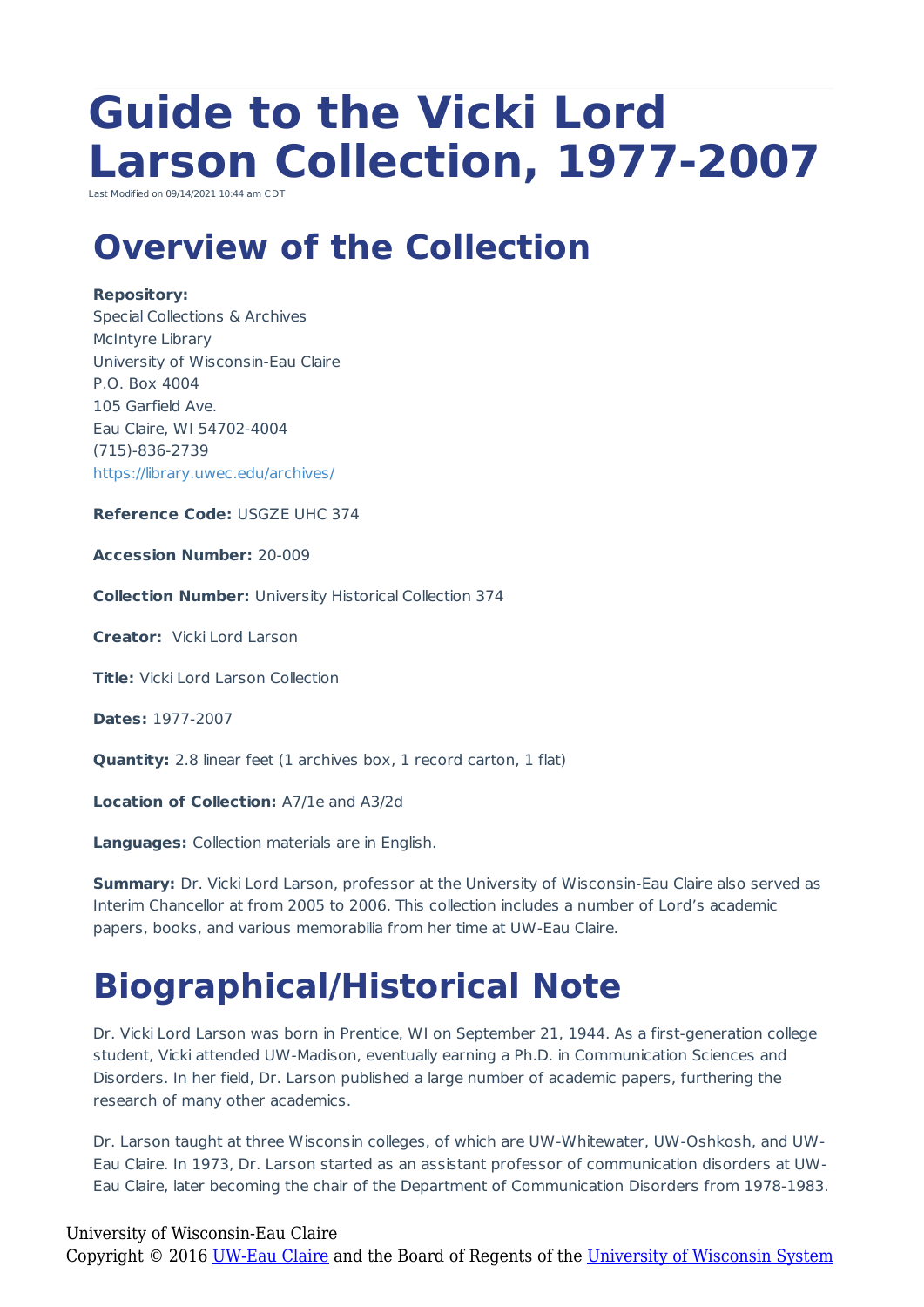In 1984, she became the assistant dean for Graduate studies, as well as University Research in 1987, later being promoted to associate dean in 1989.

After leaving UW-Eau Claire, Vicki Lord Larson served as Provost and Vice Chancellor of Academic Affairs at UW-Oshkosh, as well as consultant to the UW System President concerning the understanding of women in the UW system. Vicki returned to Eau Claire in 2005 and was named interim chancellor of the university while transitioning between chancellor Donald Mash and Brian Levin-Stankevich.

In February 2019, due to her long history with UW-Eau Claire, the Old Library was renamed Vicki Lord Larson Hall in memory of her dedication to the university. Dr. Larson passed away on January 31, 2019.

### **Content Description**

Included in this collection are Dr. Larson's academic papers, books, awards, and various memorabilia related to her time at UW-Eau Claire.

### **Administrative Information**

**Acquisition Information:** Donated to the Special Collections & Archives, University of Wisconsin– Eau Claire by Sally Webb on behalf of the estate of Vicki Lord Larson in September 2019.

**Access Restrictions:** Collection is open to the public.

**Use Restrictions:** Researchers are responsible for using in accordance with 17 U.S.C. Copyright owned by the University of Wisconsin – Eau Claire.

**Preferred Citation:** Vicki Lord Larson Collection, 1977-2007. UHC 374. Special Collections & Archives. McIntyre Library. University of Wisconsin – Eau Claire. Eau Claire, WI.

**Processing Note:** Processed by Erin Hall in November 2019.

**Arrangement:** Flat arrangement.

**OCLC #:** 1135063233

## **Subjects**

**Personal Names:** Vicki Lord Larson

**Corporate Names:** University of Wisconsin-Eau Claire, Interim Chancellor

**Subject Terms:** Vicki Lord Larson

**Geographical Terms:** Eau Claire, Wis., Oshkosh, Wis., Whitewater, Wis

### **Detailed List of Contents**

University of Wisconsin-Eau Claire

Copyright © 2016 [UW-Eau Claire](http://www.uwec.edu) and the Board of Regents of the [University of Wisconsin System](http://www.uwsa.edu/)